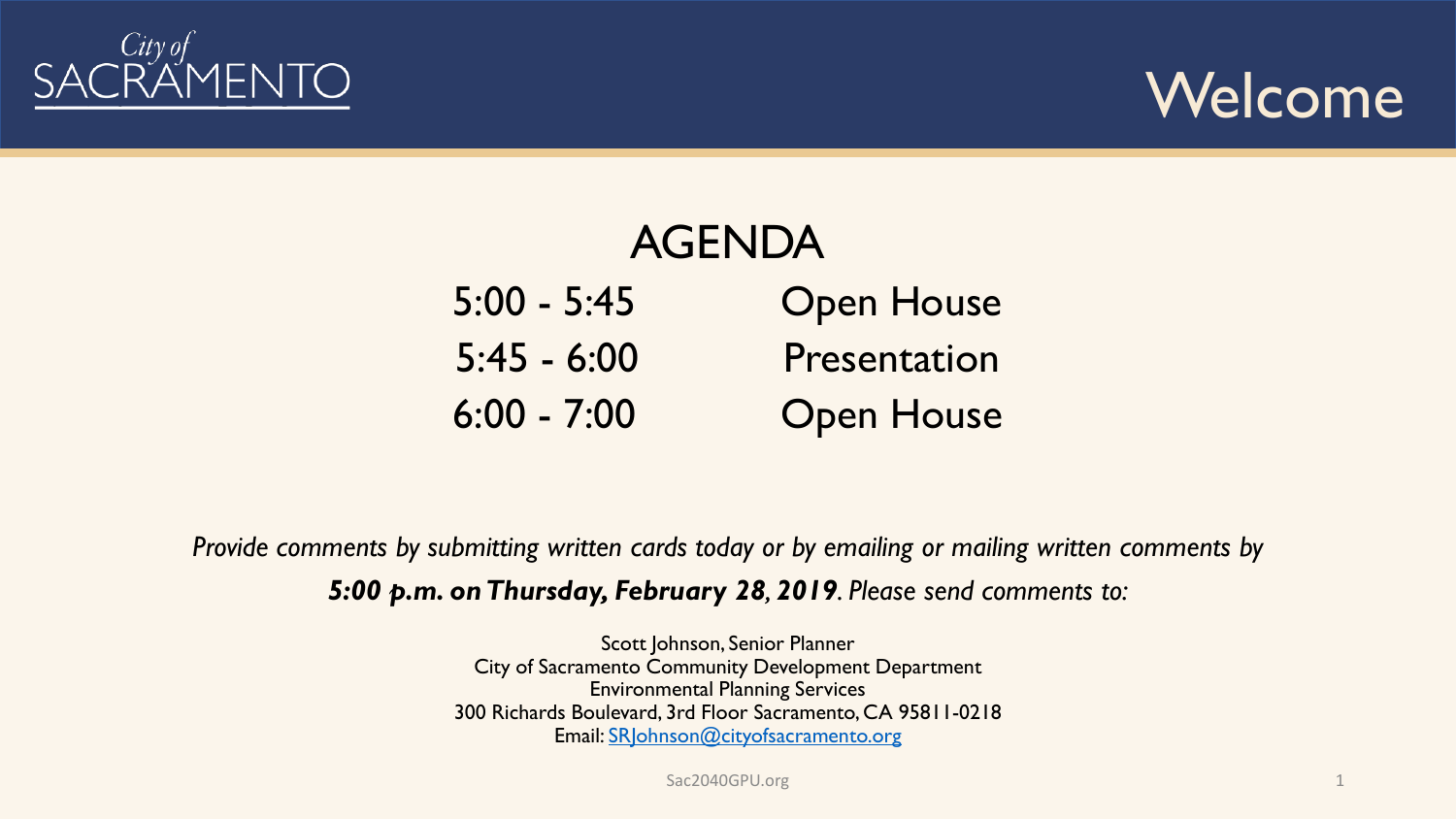

# 2040 General Plan Update + CAP Master Environmental Impact Report

### Scoping Meeting

#### February 13, 2019

Sac2040GPU.org 2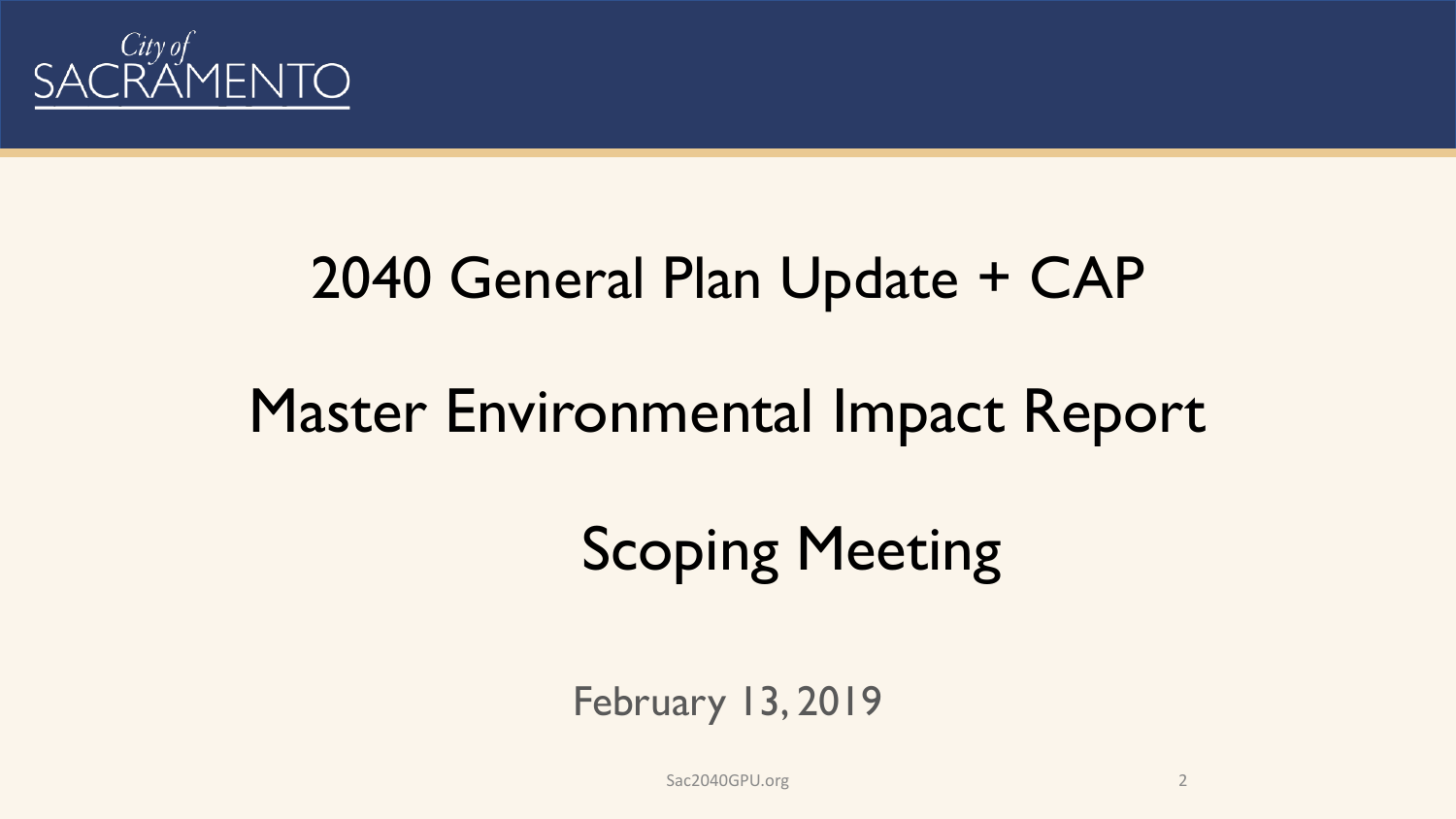

## Purpose of Scoping Meeting

- This meeting gives the public and interested agencies an opportunity to:
	- Meet the planning team and learn about the 2040 General Plan Update and Climate Action Plan
	- Provide input on the scope and content of the Master Environmental Impact Report (EIR)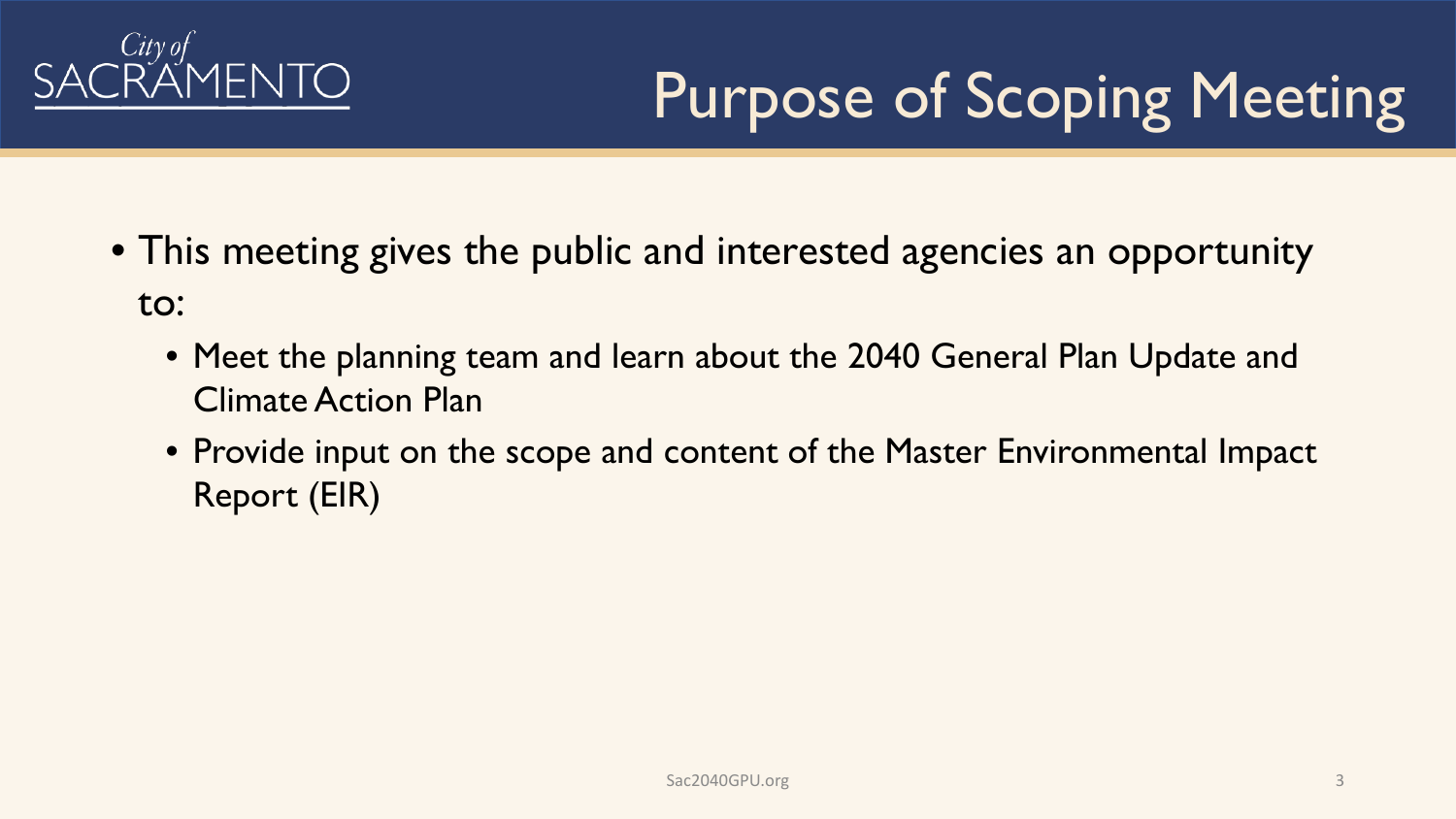

### What is a General Plan?

- A comprehensive, long-term plan (2020 2040) for the development of the community
- Required by state law of all cities and counties
- Must address 8 topics at a minimum: land use, circulation, housing, conservation, open space, noise, safety & environmental justice
- Must be implemented through zoning, subdivision approvals, public infrastructure projects, etc.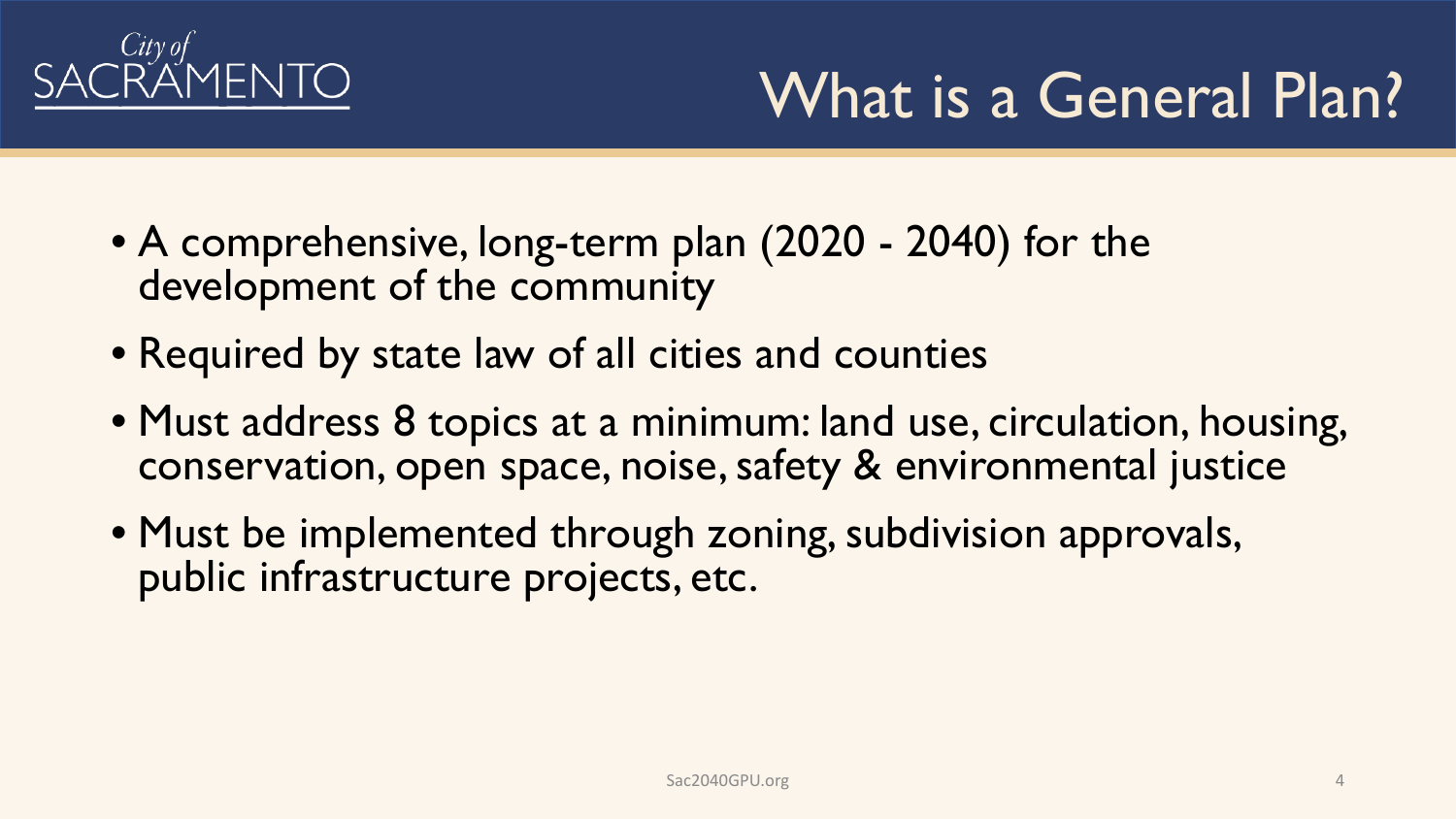

### Why update the General Plan?

- The City has adopted a practice of updating the General Plan every 5 years
- Accommodate new growth (draft projection):
	- Additional 72,369 dwelling units
	- Additional 56,695 jobs
- Meet new state requirements

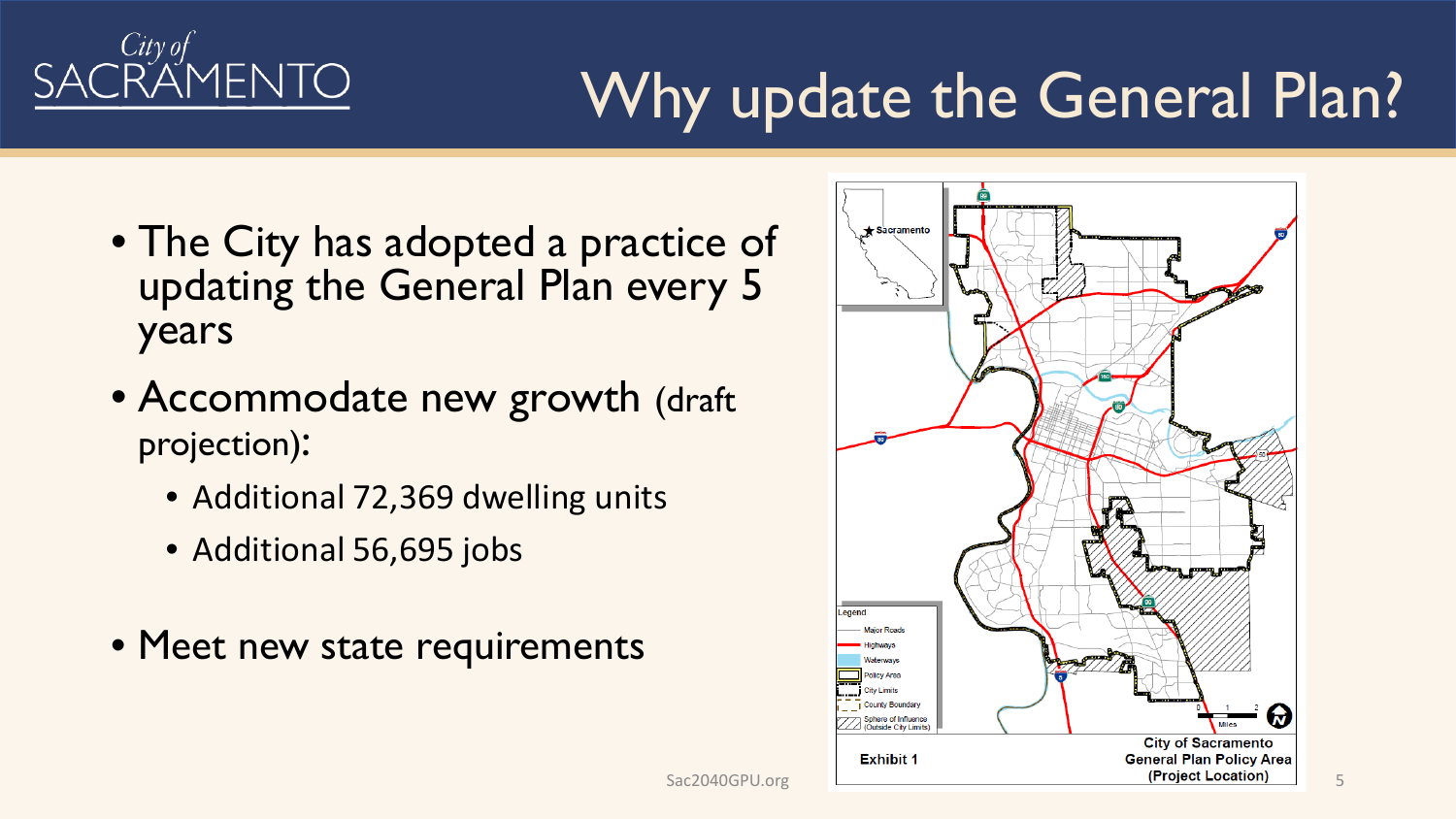

### Climate Action Plan

- Past work
	- 2012: the City adopted its first Climate Action Plan (CAP)
	- 2015: the Sacramento CAP was incorporated into the 2035 General Plan
	- 2016: the CAP for internal city operations was updated and adopted
- With this update process
	- Standalone community-wide CAP will be prepared & will include a framework for programmatic greenhouse gas emissions (GHG) reduction plans
	- Input from the Mayors' Commission on Climate Change will be integrated
	- CAP will address adaptation and resiliency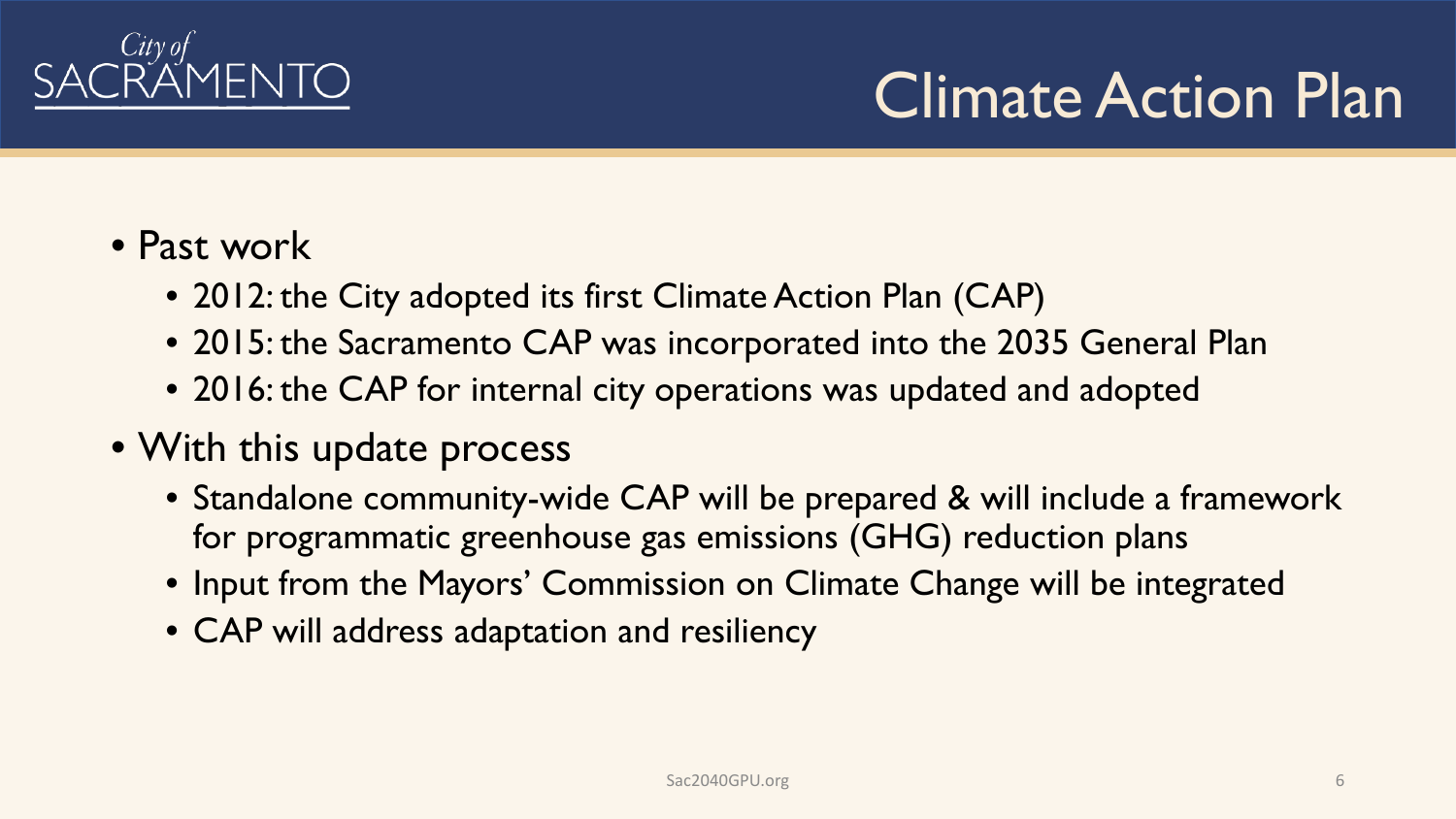

#### Project Description

- Update existing conditions information and data
- Update planning horizon and projected growth estimates
- Address recent State mandates
	- SB 743 (VMT)
	- SB 1000 (Environmental Justice)
	- SB 379 (Safety Element)
	- SB 244 (Disadvantaged Unincorporated Communities)
- Update Community Plans
- Revisions to the Land Use and Urban Design Element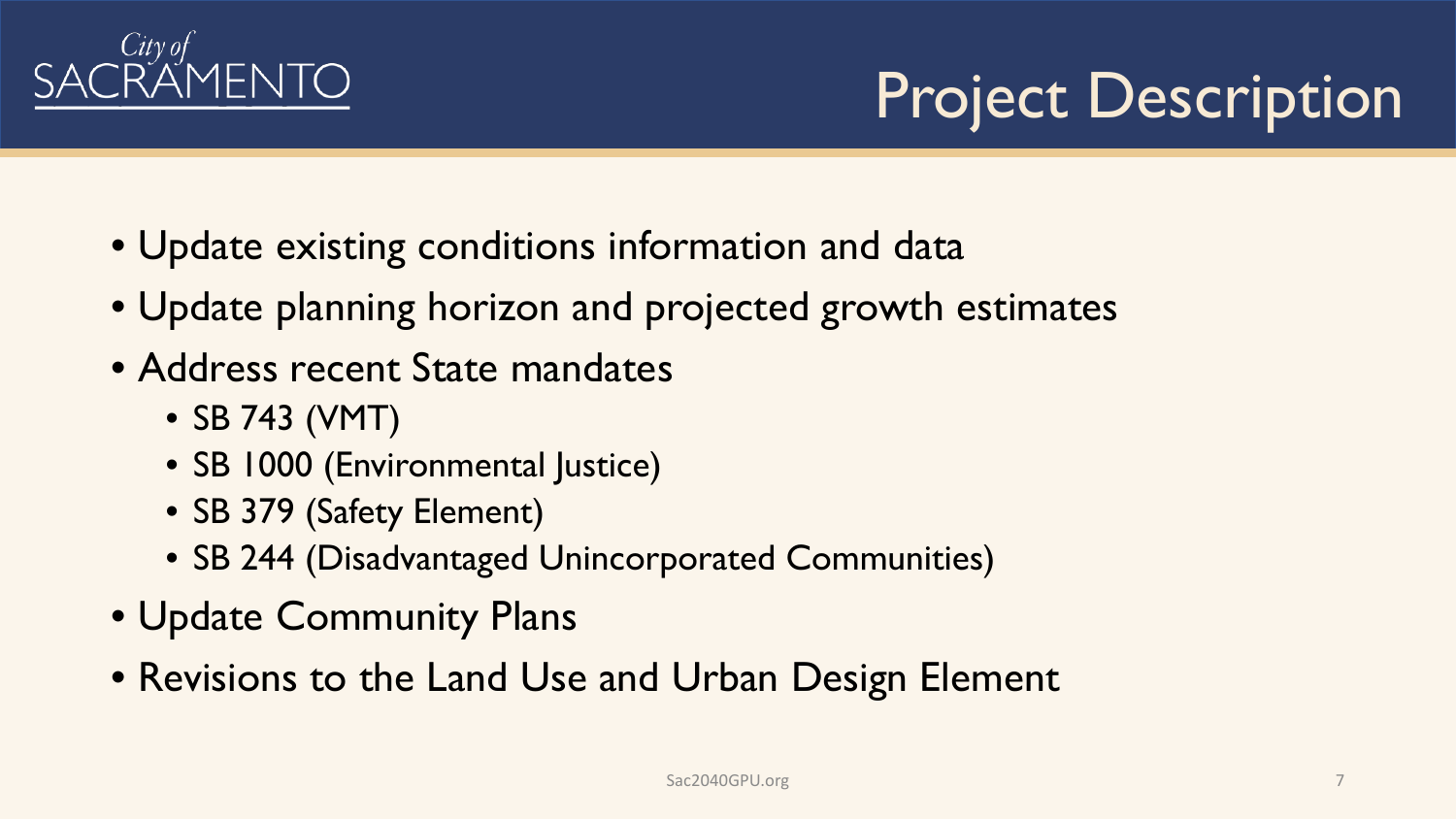

### Project Description Continued

- Incorporate age-friendly policies
- Develop policies to address social equity, environmental justice, and community resilience
- Reflect past accomplishments and incorporate adopted amendments.
- Support adopted and ongoing plans and initiatives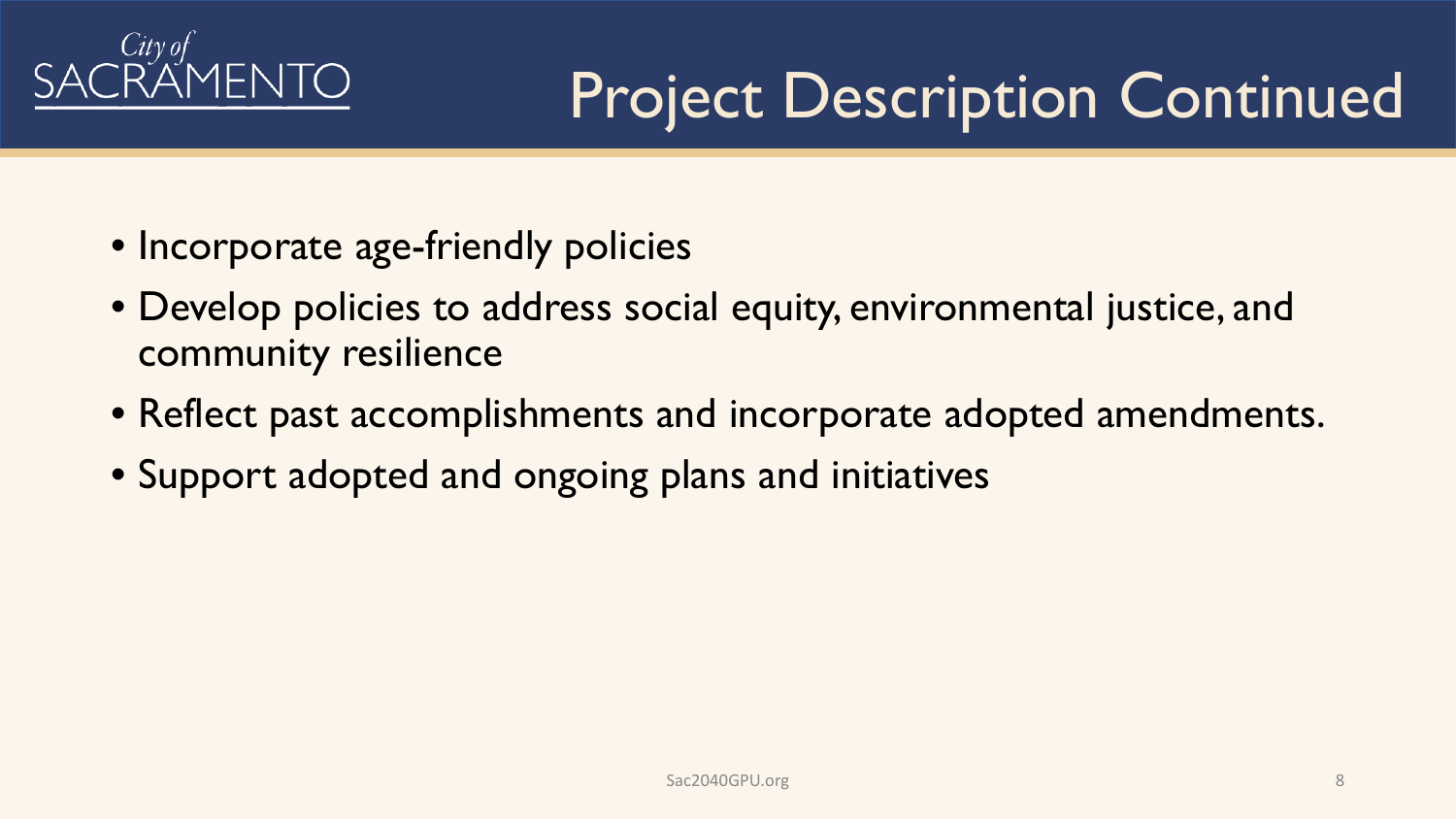

#### This MEIR will:

- Identify and evaluate the potential environmental effects associated with the project
- Describe the existing conditions in the City's General Plan Policy Area
- MEIR will provide CEQA streamlining for subsequent projects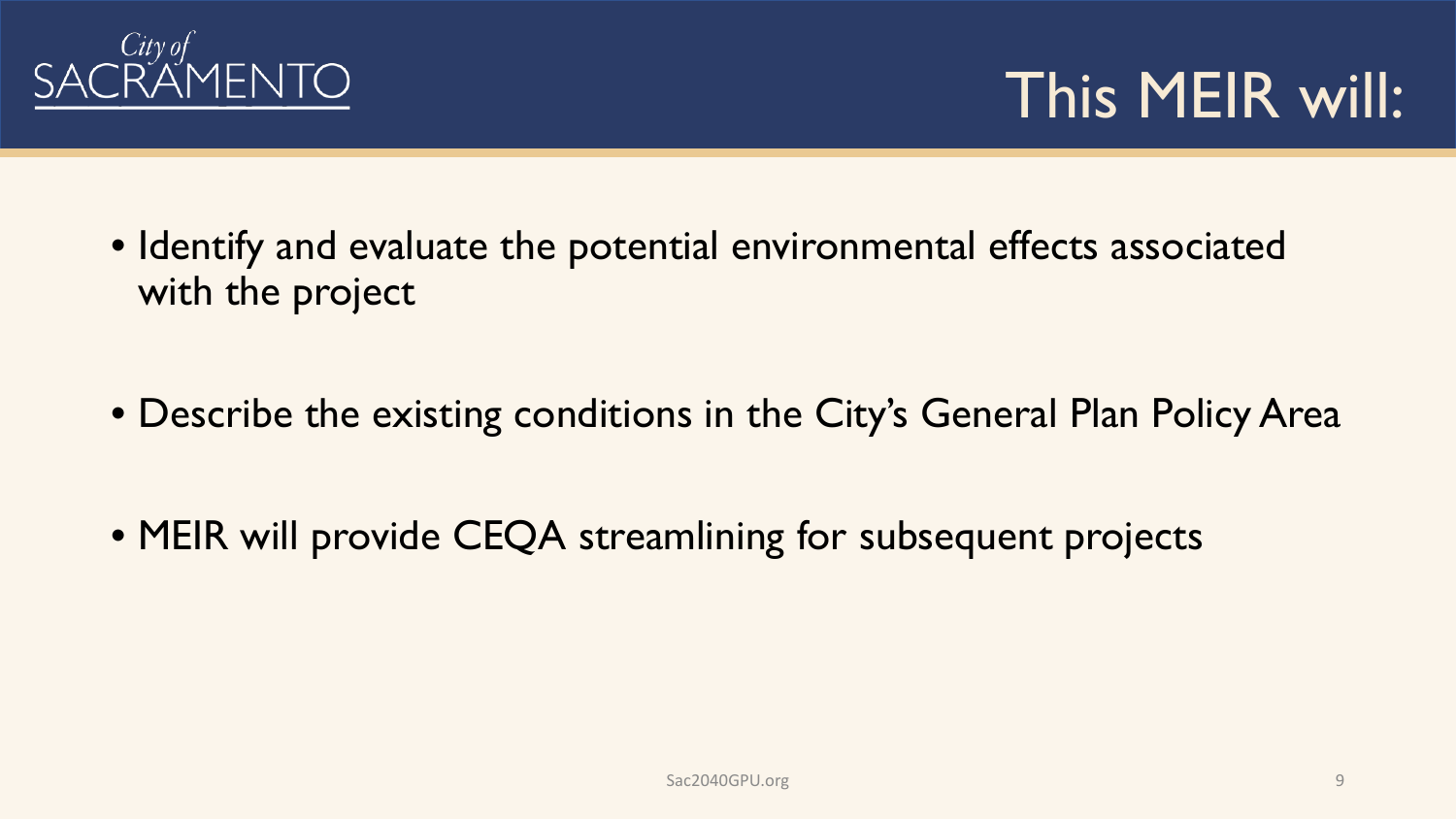

### Environmental Analysis

- The standards for determining impact significance will be based on the City's current standards of significance
- The MEIR will evaluate potential cumulative effects and potential growth-inducing impacts of the proposed project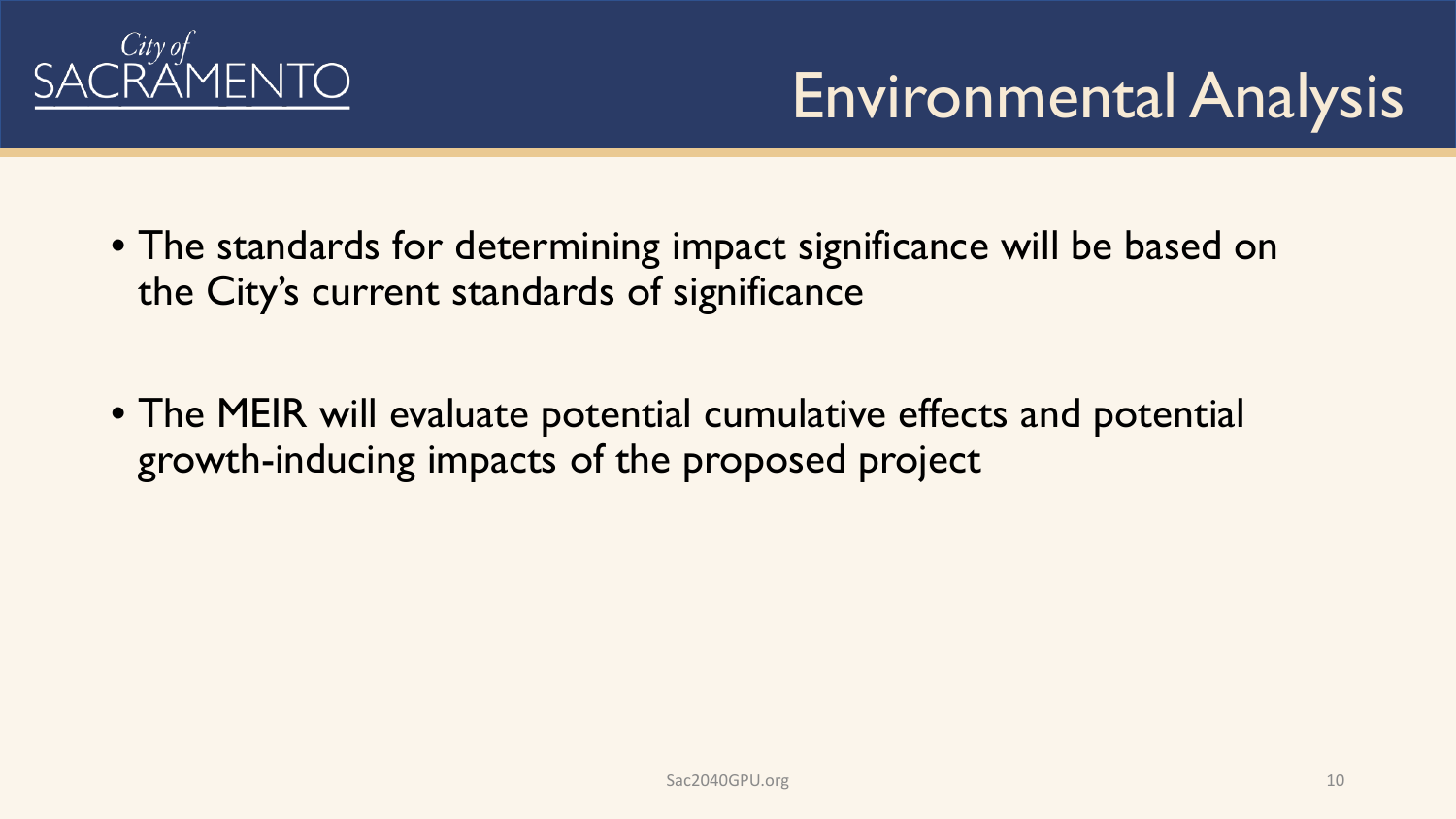

Major issues

Major identified issues include, but are not limited to:

- Aesthetics/Visual Resources
- Agricultural Resources
- Land Use and Planning
- Geology, Soils and Seismicity
- Air Quality
- Noise and Vibration
- Biological Resources
- Public Services, Energy and Recreation
- Cultural Resources
- Population and Housing
- Greenhouse Gas Emissions
- Public Utilities and Service Systems
- Hazards and Hazardous Emissions
- Hydrology and Water Quality
- Transportation and Circulation
- Tribal Cultural Resources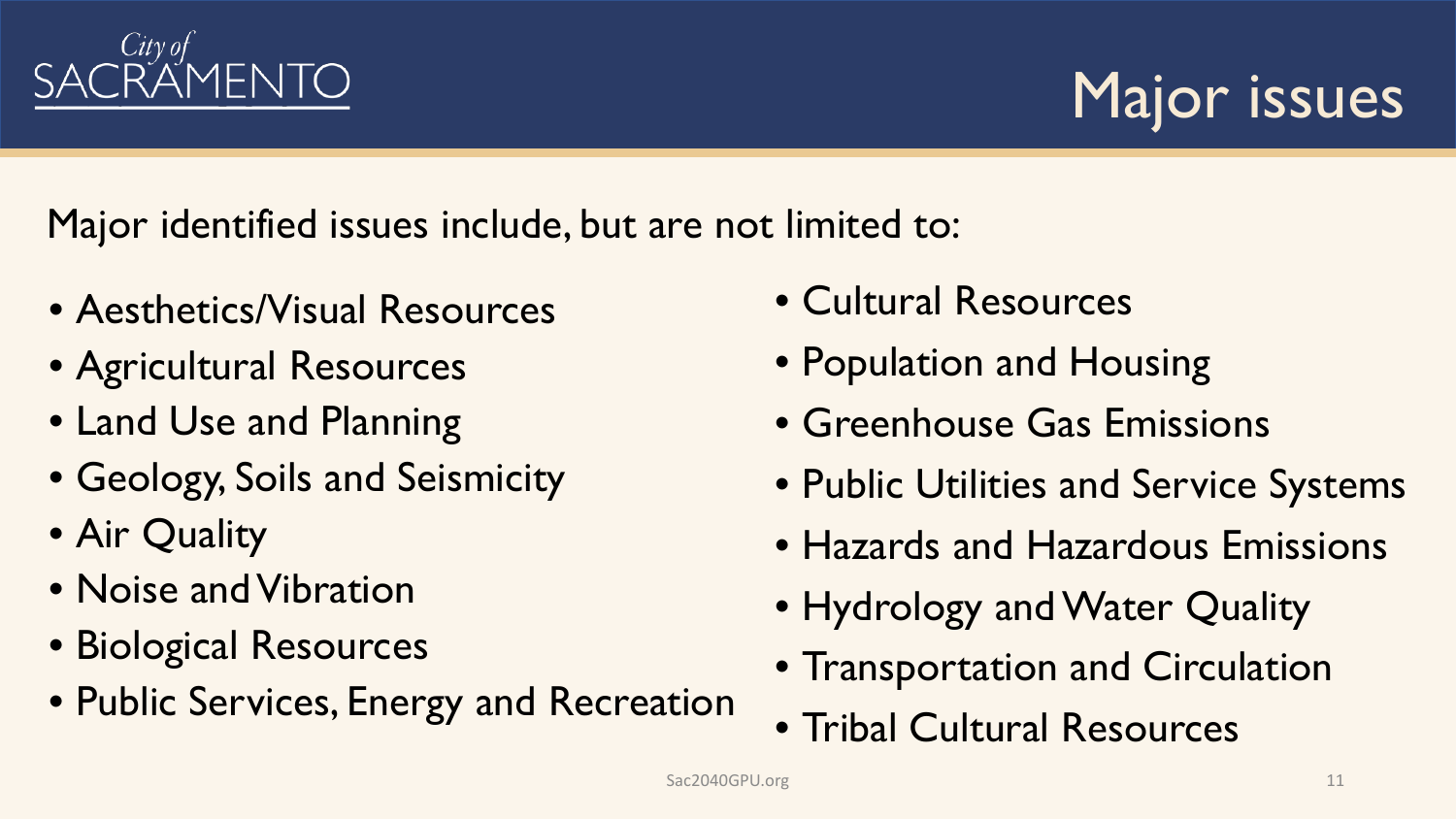

#### Timeline Overview

#### Sacramento 2040 General Plan, Climate Action Plan, and Master EIR Update

**PROJECT SCHEDULE** 



#### Join the email list to get updates by visiting [Sac2040GPU.org](http://www.cityofsacramento.org/Community-Development/Planning/Major-Projects/General-Plan)

#### Upcoming Public Workshops:

- $\triangleright$  Spring City-wide Public Workshops
- ▶ Summer Community Plan Area Workshops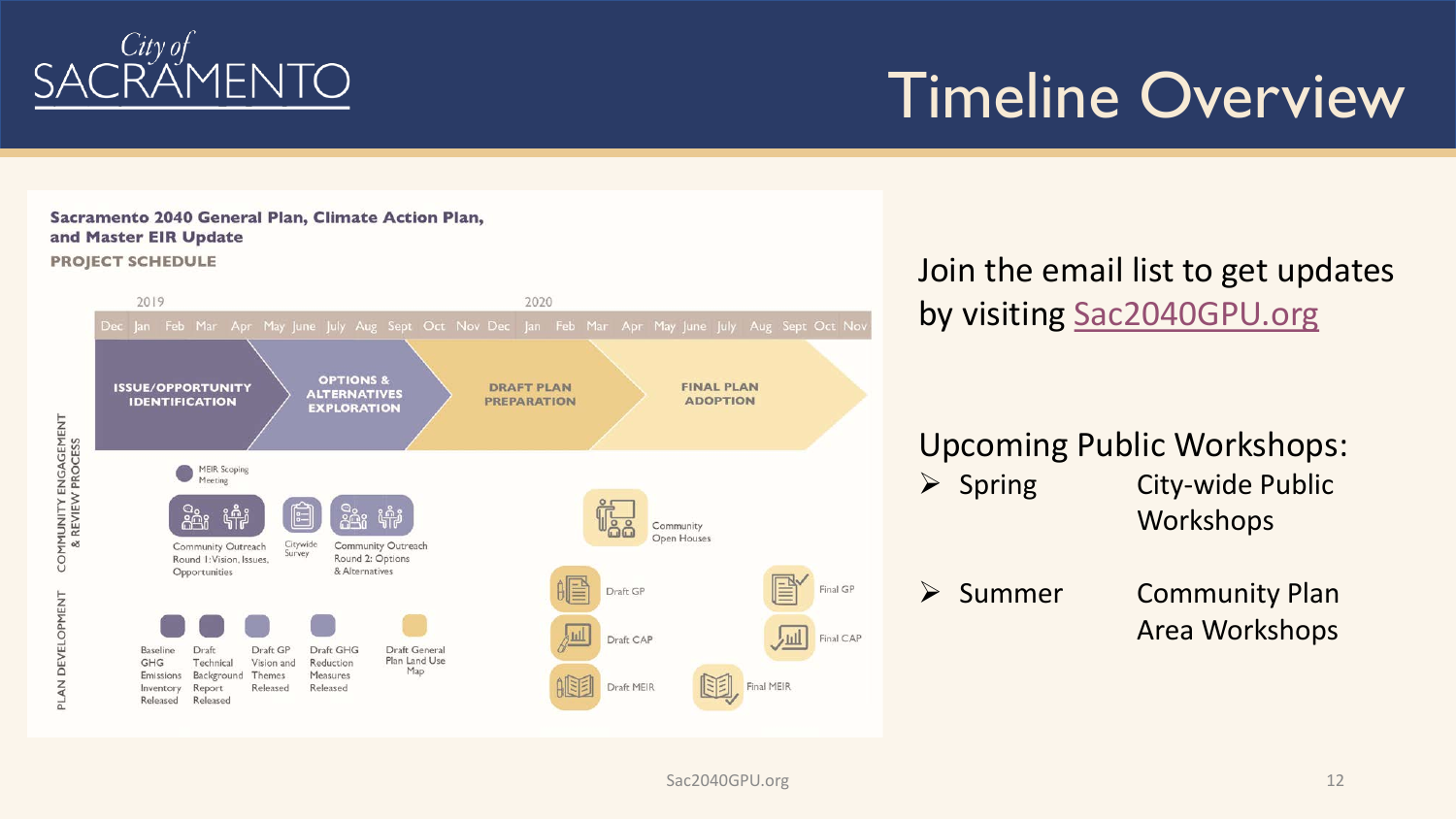

#### Submitting Comments

Written comments on the scope of the MEIR will be accepted until **5:00 p.m. on Thursday, February 28**, 2019. Please send comments to:

Scott Johnson, Senior Planner

City of Sacramento Community Development Department

Environmental Planning Services

300 Richards Boulevard, 3rd Floor Sacramento, CA 95811-0218

Email: [SRJohnson@cityofsacramento.org](mailto:SRJohnson@cityofsacramento.org)